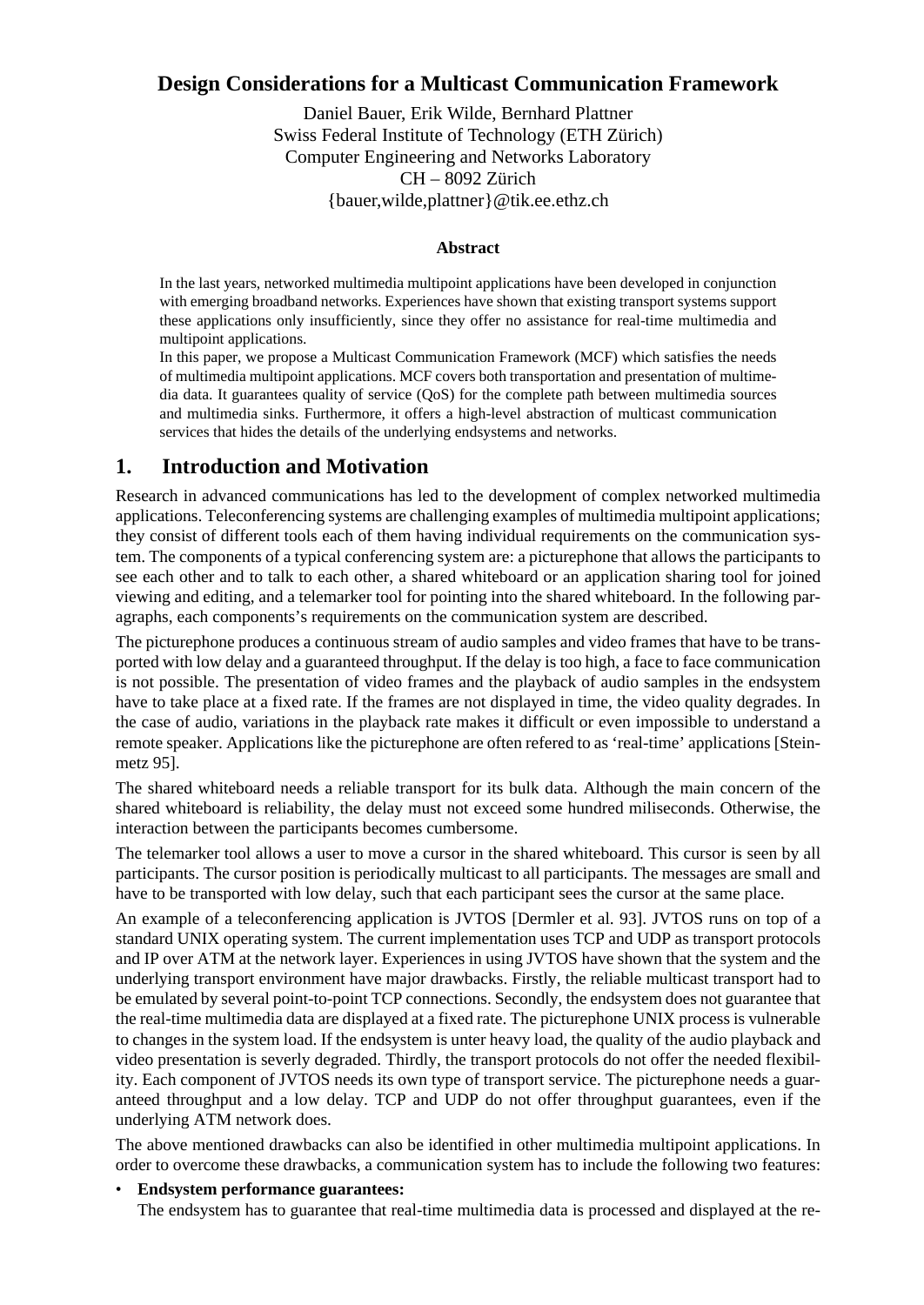quired rate. For this tasks, resources in the endsystems such as CPU, memory, and multimedia devices have to be reserved. Resource reservation in endsystems together with resource reservation in the network (e.g. bandwidth reservation in ATM) allow for a guaranteed services that covers the whole path from multimedia source to multimedia sink.

#### • **Flexible multicast transport services:**

The transport system has to offer multicast transport services that are configurable to the needs of the application. The wide range of different application requirements makes it impossible to use a single multicast protocols, e.g. a protocol that offers reliable, causally ordered delivery of messages is not suited for real-time multimedia, since the causal order introduces delays. However, a unified interface to all this protocols is needed in order to simplify the design of the applications.

Both endsystem performance guarantees and flexible transport services are topics of ongoing research. Systems that provide endsystem performance guarantees have been developped only recently: Nahrstedt's "QoS Broker" [Strayer et al. 92][Nahrstedt et al. 95/B] manages the endsystem resources that are needed for the application and the transport protocol. Furthermore, it negotiates with the network resource manager and also with other QoS Broker entities. The QoS-A system which is developed at Lancaster University [Campbell et al. 94] spans both endsystems and network by integrating a range of QoS configurable protocols and mechanisms. Gopalakrishnan [Gopalakrishnan et al. 95] describes a framework for QoS guarantees within endsystems. It provides QoS mapping and support for real-time protocols.

The above mentioned systems are being developed for point-to-point applications and contain no or only marginal support for multipoint applications.

Flexible transport services have been studied for several years. The tenet suite [Ferrari et al. 92] provides communication protocols for multimedia communication. It includes a multicast transport protocol that is QoS configurable. The tenet protocols are only concerned with data transportation and do not cover the playback of real-time multimedia data. In the F-CSS framework [Zitterbart et al. 93], protocol functions are configured to protocol machines. However, F-CSS has no support for multicasting.

In this paper, we propose a multicast communication framework (MCF) that provides endsystem performance guanrantees and flexible multicast transport services. It is based on the Da CaPo framework [Plagemann 94/B][Gotti 94][Vogt et al. 93] which allows protocols to be dynamically configured. This configuration is accomplished by combining predefined building blocks. The resulting protocols are not only used to transport data, but also to display video frames and to play audio samples.

The design goals of MCF are:

### • **Support for real-time multimedia data**

For real-time multimedia data streams, performance guarantees from source to sink has to be provided. This covers the endsystem of the sending side, the network and the endsystem of the receivers. A guanranteed service is achieved by reserving the resources that are needed. In the endsystems, CPU and memory are reserved for protocol execution. At the network level, bandwidth is allocated.

### **• Flexible multicast transport**

MCF has to support a wide range of applications by letting the applications specify their needs using QoS parameters. Using the QoS parameters, a multicast protocol is configured that fulfills the application requirements without adding overhead in form of unnecessary functionality.

**• Support for dynamic join/leave**

Participants must have the possibility to join or leave an application while data is already being exchanged. This contrasts to unicasting, where both of the two participants are present during the whole data exchange phase.

### • **Support for heterogeneous receivers**

The receviers in a multipoint application are often heterogeneous, with differing endsystems and network-access bandwidth. This heterogeneity has to be taken into account when real-time multimedia data is distributed. Each endsystem should receive the amount of data that it is capable of handling, i.e. for each endsystem the highest possible quality is strived for.

In the following chapters, the design of MCF is described: Chapter 2 presents the multicasting model that is used in MCF. It introduces the concept of MCF flows and application level parameters which are used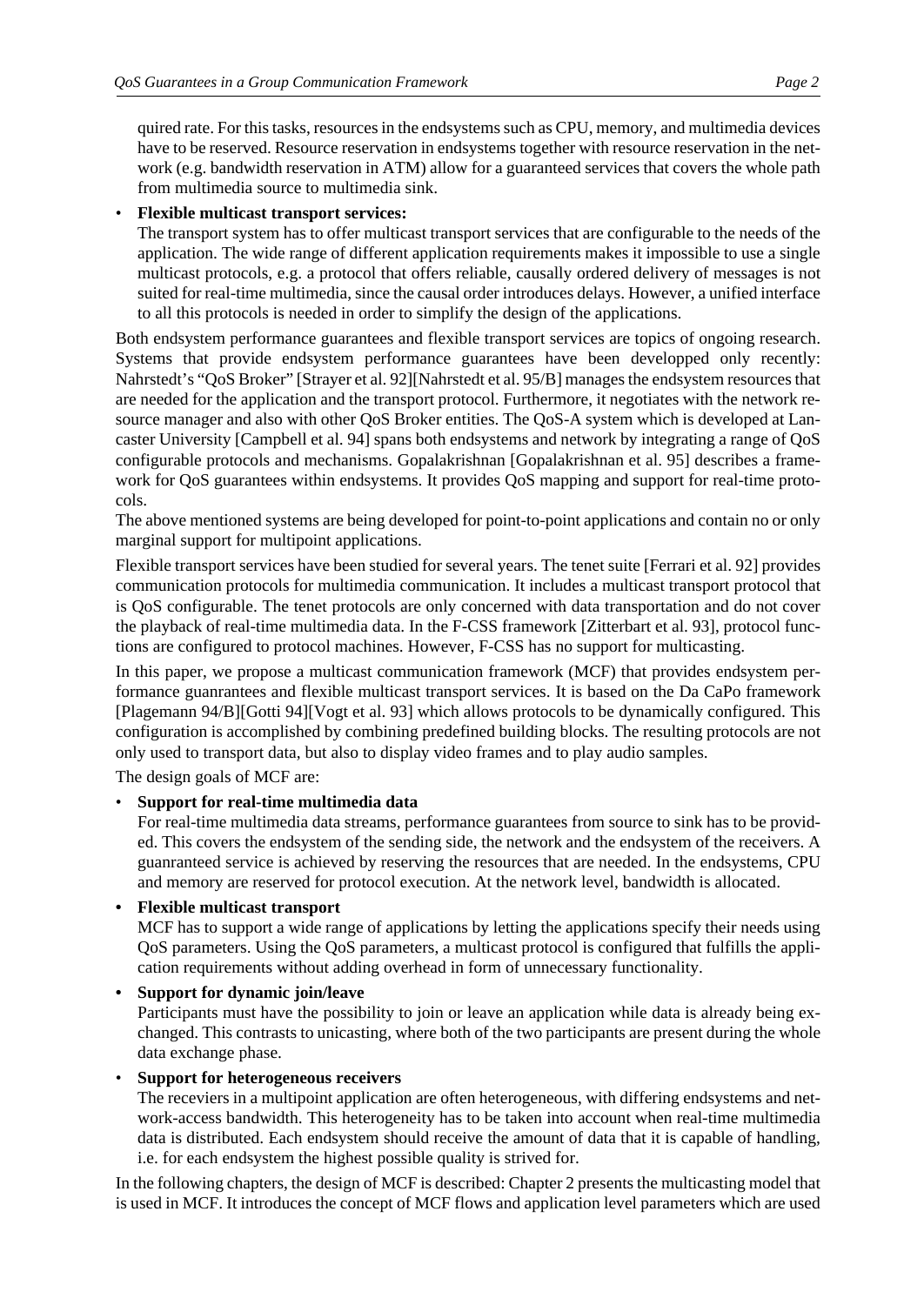to describe flow properties. The operations that are defined for manipulating flows are also presented in chapter 2. In chapter 3, the realisation of MCF using the existing Da CaPo system is described. The results are discussed in chapter 4.

# **2. Model of MCF**

# **2.1 Overview**

The multicast communication framework (MCF) is located between the application and the operating system (see Figure 1). MCF offers configurable protocols for data transportation and presentation of multimedia data.

Real-time multimedia data is directly taken from multimedia sources such as cameras, framegrabbers and audio devices and delivered to multimedia sinks such as framebuffers and loudspeakers. Applications never touch the real-time data, they only control the flow of the data. The time critical data handling is done inside MCF, which means that the applications do not have to cope with real-time data handling. Non real-time multimedia data are forwarded form the appliacation to MCF, from where it is transported over the network.

MCF reserves endsystem resource in order to to guarantee the application requirements. Memory and CPU are reserved in the operating system. It is assumed that the operating system offers real-time scheduling capabilities. Each protocol runs in a separate task. For each protocol task, the scheduling priorities and memory consumption are computed from the application requirements.

MCF protocols run on top of generic communication infrastructure that provide end-to-end connectivity and the possibility of bandwidth reservation as for instance in ATM/AAL5.

MCF contains an interface to the group management system GMS. GMS is used to administer information about users such as their names, their addresses, access rights etc. It is used by MCF as a specialized directory service where administrative information can be stored and distributed. Further information about GMS can be found in [Wilde 95]



MCF denotes the whole multicast communication framework, whereas individual users participate via an *MCF entity*. In analogy, the multicast application comprises all *application entities*.

# **2.2 MCF Flows**

A multicast association as seen by the application is called an *MCF flow* or more simply a *flow*. A flow transports data in one direction either from application or multimedia sources to other applications or multimedia sinks. MCF flows abstract from network and endsystem details in the following points:

• **Topology:** Each MCF flow is configured to use one of the following topologies: point-to-multipoint, multipoint-to-multipoint, and as a trivial case point-to-point. The MCF flow topology is independent of the topology at the network level. MCF maps the application configured topology to the topology at the network level. For example, the topology provided by ATM/UNI 3.1 offers only point-tomultipoint connections. Thus, multipoint-to-multipoint flows are built by a combination of point-to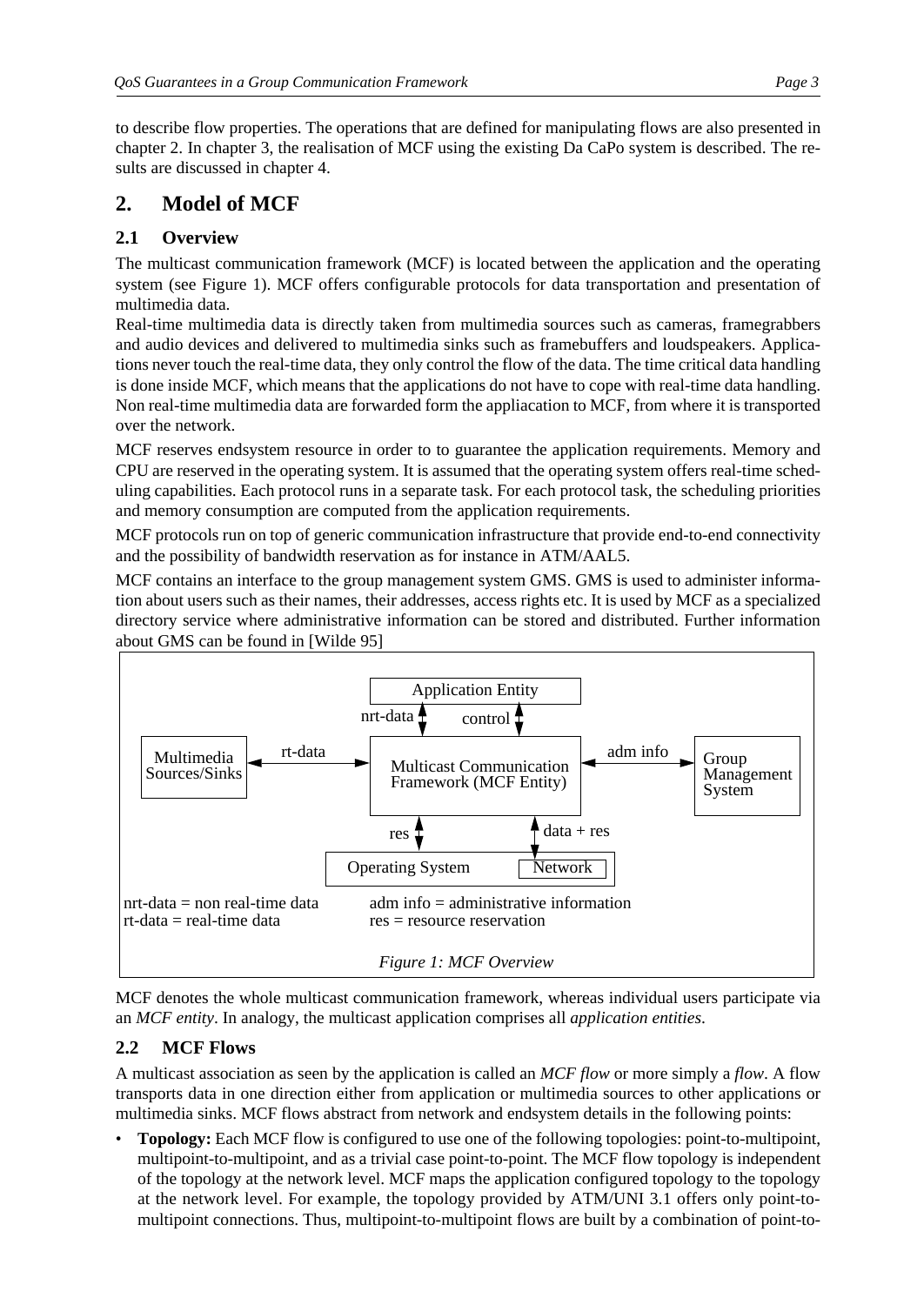multipoint ATM connections, with an ATM connection starting at each sender. There are several other possibilities of how the topology mapping could be done, e.g. with one or several multicast servers. However, these possibilities have not been considered yet.

• **Join/leave operations:** The details of join and leave operations heavily depend on the properties of the used network layers. Basically, two modes are known: sender oriented and receiver oriented operations. In the sender oriented mode (as it is used in ATM/UNI 3.1), the sender actively adds or drops members. The receiver oriented approach is used in IP multicasting. In this model, a new participant informs the routing system that it wants to receive data for a flow. Data is then forwarded to the new participant, the senders are not involved in the join opeartion and are even not aware of the new participant.

The sender oriented approach needs an interaction between the sender and the new participant. When serveral senders are taking part in a flow as it is the case in multipoint-to-multipoint topologies, one interaction for each sender is needed. The sender oriented approach is therefore not suited as a general abstraction. MCF uses the receiver oriented approach for all flows and maps it to the whatever the underlying network level provides.

• **QoS parameters:** QoS parameters are used at different levels inside the MCF system. The lowest level is the network and endsystem level, the QoS parameters at this level describe properties such as bandwidth, delay, memory and scheduling. The middle level is the protocol level with parameters such as throughput, maximum packet size, end-to-end delay, bit-error rate, packet error rate, and loss rate. The highest level is formed by the MCF flows, which build the interface to the application. Therefore, the parameters at this level are called application level QoS parameters. These parameters form the highest abstraction level and are the only one seen by the applications. The lower layer parameters are derived from the application level parameters. A survey of QoS parameters in general is given in [Vogel et al. 95].

## **2.3 Application Level QoS Parameters**

Applications that create a new flow characterize the desired service by specifying application level QoS parameters. This description of the flow is - along with other attributes - stored within the GMS when the flow is created. Application level QoS parameters consist of two parts. The first part describes media and data characteristics whereas the second part characterizes data independent, qualitative service aspects.

### **2.3.1 Media characteristics**

MCF separates media and data characteristics in different classes [Gopalakrishnan et al. 95]. Each media class uses its own set of parameters. Applications have to specify the media class they want to use and the additional parameters. Media classes are defined for standard situations, as shown in Table 1. For a video data stream, the application selects the video media class and specifies the frame rate, the frame size and the delay. Each media class implicitly defines hidden parameters. For instance, video frames in the video media class are displayed in the same order as they are captured.

| <b>Media class</b> | <b>Parameters</b>                                           |
|--------------------|-------------------------------------------------------------|
| Video              | frame rate, average and maximum frame size in pixels, delay |
| Audio              | frequency range, signal-to-noise ratio, delay               |
| Bulk data          | bandwidth, delay                                            |
| Control data       | delay, multicast ordering relations                         |

#### *Table 1: Examples of Media Classes*

The predefined media classes of Table 1 do not cover every possible application. Additional media classed can be defined and added to MCF. This is done by adding a new media class description to the MCF profile database as described in section 3.2.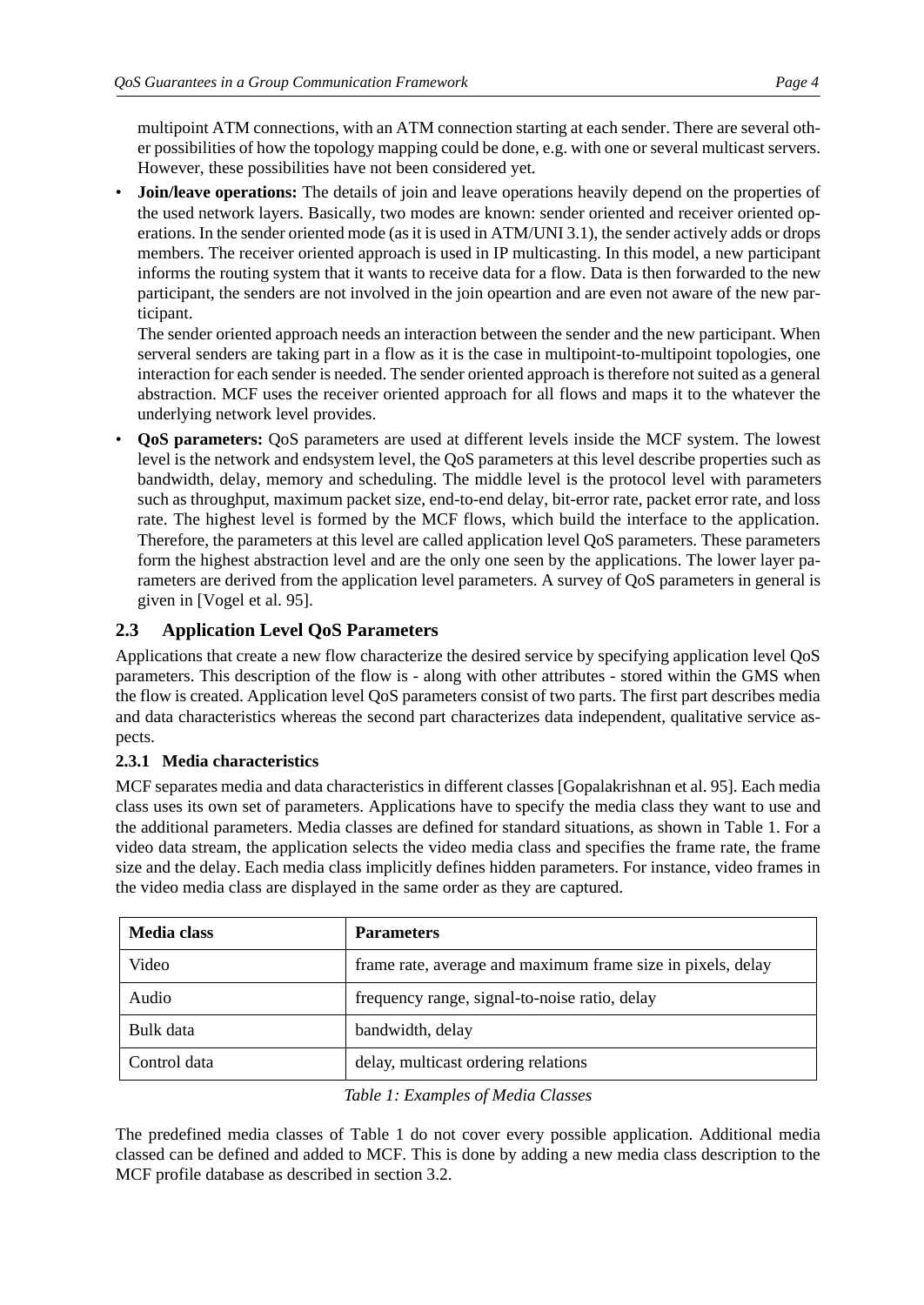#### **2.3.2 Qualitative Service Description**

The qualitative service description is used to describe those aspects that are independent of the media. It contains the following elements:

• **Type of guarantees:** MCF offers three types of service commitments: *guaranteed service*, *statistical guarantee* and *best effort* (see also [Danthine et al. 92])

In the case of *guaranteed service*, MCF assures that the media parameters are never violated, except when a component in the endsystem or the network fails. This is done by reserving all the resources based on the worst case. For instance, memory and bandwidth requirements in the video media class are then allocated based on the maximum frame size. This means that not all of the reserved resources are used all the time, resource efficiency is therefore often rather low.

Not all applications need guaranteed service. In most cases a *statistical guarantee* is sufficient. Here, resources are allocated in such a way that the media characteristics are kept 'on the average'. This also means that the service will no longer be guaranteed in the worst case.

For the *best effort* service, no resources are reserved at all. Data is only processed as resources are available.

- **Topology**: The application can choose among different topologies: point-to-point, point-tomultipoint, multipoint-to-multipoint. This parameter is used to describe the topology as it is perceived by the application, independent of the network layer topology.
- **Number of senders/receivers**: In order to calculate the resource requirements, MCF has to know how many senders and receiver participate in a flow. As mentioned in [Zhang et al. 93] and [Gupta et al. 95], there are applications with a large number of senders where only a small number of them transmit data simultaneously. An example is an audio conference where everybody is a candidate speaker, but at any moment in time only one person speaks. It is therefore sufficient to allocate bandwidth for a single speaker only.

Some applications support a virtually unlimited number of receivers. Therefore it is possible to specify an "unbound" value of receivers. However, this will reduce the functionality of MCF because it is no longer possible to negotiate QoS parameters with a large number of receivers.

• **QoS negotiation:** This parameter describes the participants that are allowed to carry out QoS negotiations.

## **2.4 Flow Setup**

In unicasting, the lifetime of a connection can be separated in three consecutive phases. One partner passively waits until being contacted by the initiating partner. At this phase, QoS parameters are negotiated between the two partners. After the connection is established, data is being exchanged. The last phase is connection release, which can be done by either of the two partners.

In multicasting, however, the different phases are no longer in sequential order. While some participants are already exchanging data, new participants join in or existing ones leave. In the proposed MCF model, a sender of multicasting data does not contact directly its receivers (or vice versa) but rather joins a flow. Before a flow can be joined, it has to be created.

### **2.4.1 Flow Creation**

The only operation carried out when a flow is created is the definition of application level QoS parameters and an appropriate protocol specification. An application creates a flow by defining the properties of the flow. For this purpose, the applications negotiates the application level QoS parameters with its MCF entity. A suitable protocol, fulfilling the QoS requirements, is configured in the MCF entity. This protocol will be used by all participants of the flow. Both the application level QoS parameters and the protocol specification are stored in the GMS, as indicated by the arrow 1 in Figure 2a.

### **2.4.2 Join Operation**

Before data can be exchanged, participants, both senders and receivers, have to join the flow. Applications join either as sender or as receiver. If an application wants to receive and transmit data simultaneously, it has to join the flow twice as a receiver and a sender.

The join operation is carried out in two steps. First, the MCF obtains the flow's application level QoS parameters and the protocol specification from the GMS, as shown by arrow 2 in Figure 2b. Using these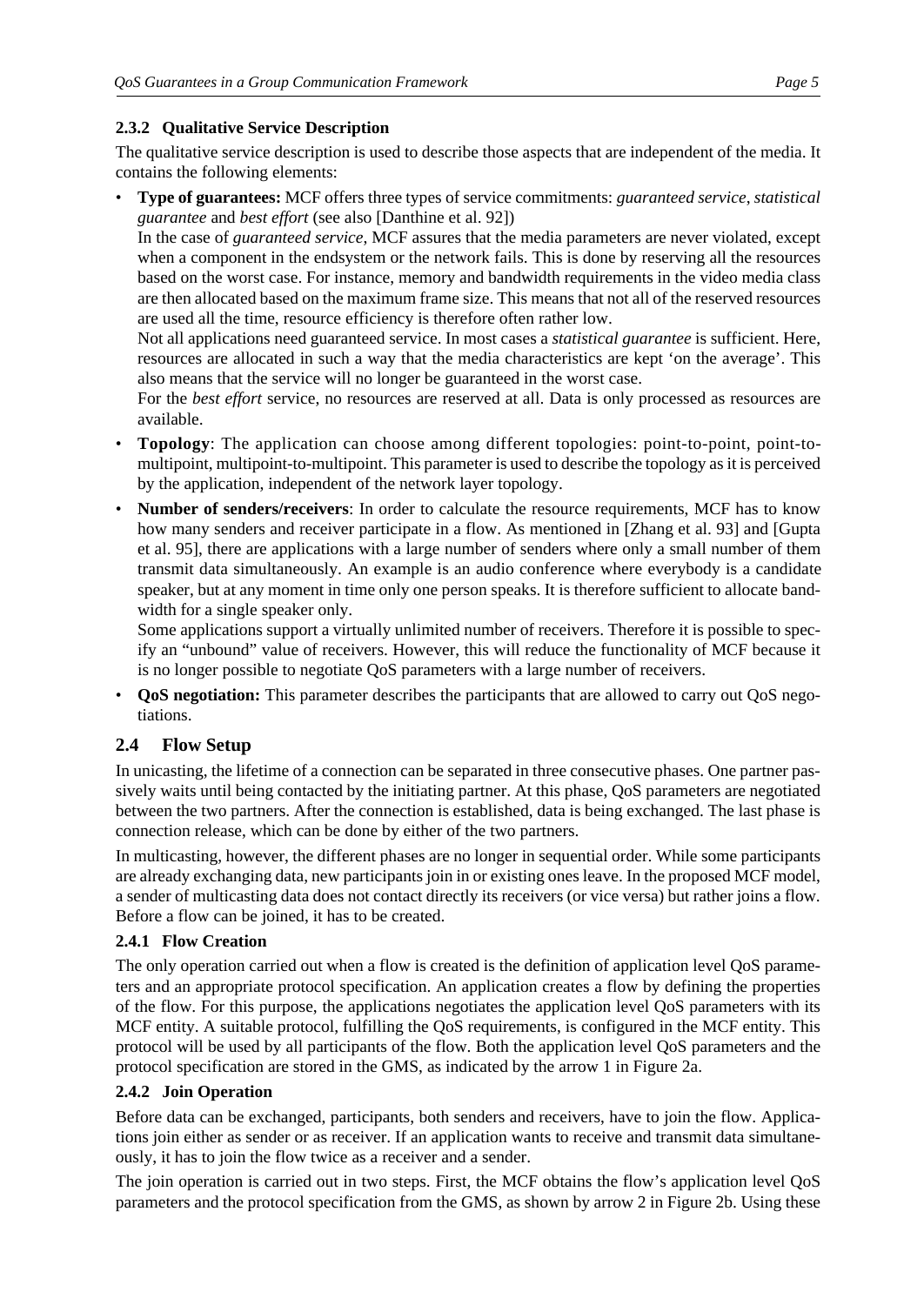parameters, the MCF instantiates the specified protocol, decides on the resource requirements, and reserves the resources. If this step is successful, the application can participate in the flow, otherwise the join fails.

### **2.4.3 Leave Operation**

Leaving a flow is straightforward. The application informs the MCF entity that it wants to leave the flow. The framework then frees all allocated resources.



## **2.5 QoS Negotiation**

QoS negotiation can be separated in layer-to-layer negotiation and peer-to-peer negotiation. Layer-tolayer negotiation is used inside an endsystem between the application, the MCF entity and the operation system and network, whereas peer-to-peer negotiation involves all MCF entities of a flow. QoS negotiation takes place in three different situations.

- **Flow creation:** The application level QoS parameters are negotiated between the application entity and the MCF entity. The application and the MCF entity agree on the values of the application level QoS parameters for which a suitable protocol can be configured.
- **Join Operation:** Peer-to-peer QoS negotiations involving a large number of peers are very time consuming. Therefore, during the join operation only a layer-to-layer negotiation is carried out which checks whether enough resources are available to setup the protocol for the flow. In this case, the negotiation is reduced to a 'take it or leave it' approach. Exceptions are discussed in section 2.6.
- **Renegotiation:** Peer-to-peer QoS renegotiation is used for changing the media characteristics of an existing flow. All participants of this flow must take part, which can be very time consuming. This peer-to-peer renegotiation automatically involves layer-to-layer negotiations within each endsystem.

Since the QoS renegotiation is a costly operation it is carried out in exceptional situations only:

- An application requests QoS renegotiation as a result of a user request.
- A component fails and some resources become unavailable. The affected MCF entity then requests a QoS renegotiation.

The MCF entity that requests the change of media characteristics carries out the QoS renegotiation. This involves four steps:

The requesting MCF entity, called negotiator, changes the application level QoS parameters, configures a new protocol if necessary and multicasts the resulting information to all participants of the flow.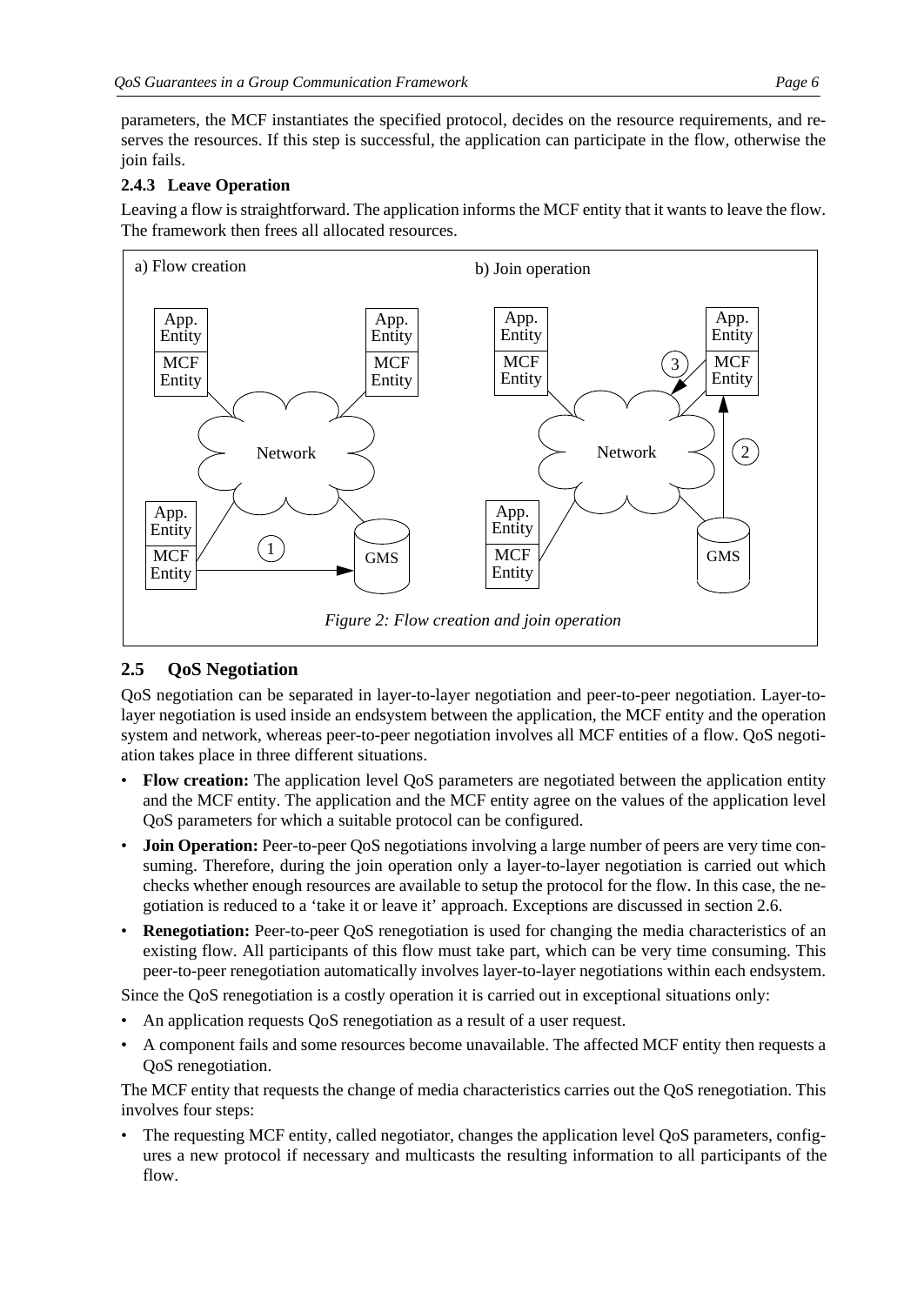- The MCF entity of each participant checks whether it can adapt to the new QoS parameters. This is in fact the same operation which is done when an application entity joins an existing flow. The result is sent back to the negotiator.
- The negotiator collects all answers. The negotiation is only successful if all participants agree on the new specification. On success, the negotiator issues a "commit" to all participants, on failure, a "rollback".
- The MCF entities receive the result of the negotiation. Upon receiving a commit, they change to the new media characteristics and instantiate the new protocol. The new application level QoS and protocal parameter is then stored in the GMS.

### **2.6 Accommodating Heterogeneous Receivers**

For some applications, not all receivers need to experience the same service quality. For example, the media characteristics of a video flow specifies a frame rate of 15 frames/s. If the processing resources in an endsystem allow only for a frame rate of 10 frames/s, it is still useful for this endsystem to join the flow, since every third frame can be discarded. Receivers that join a flow are therefore allowed to *downgrade* the media characteristics. When doing so, the other participants of the flow are not affected.

This kind of downgrading of media characteristics is mainly possible if local endsystem resources can not cope with the incoming media. Another problem arises if an application wants to join a video flow but the network only provides a part of the needed bandwidth. In this case, MCF allows the video flow to be split into multiple sub-flows. For instance, the video flow of 20 frames/s is transported in two subflows of 10 frames/s each (see Figure 3). Applications with enough bandwidth join both sub-flows and thus receive the full quality. However, they are forced to synchronize and possibly order the frames before displaying it. Applications with limited bandwidth join only one flow and thus receive only 10 frames/s. A generalization of this solution is given in [Shacham 92].



# **3. System Architecture**

## **3.1 MCF Components**

MCF is a multicast extension to the Da CaPo (dynamic configuration of protocols) system which has been implemented at our lab [Plagemann 94/B][Gotti 94][Vogt et al. 93]. Its basic idea is to offer high flexibility and efficiency by configuring end-system protocols at runtime. Figure 4 gives an overview of the components that are used in an MCF entity.

• **QoS Mapper:** The QoS mapper translates application level QoS parameters to protocol level QoS parameters. It uses mapping functions that are specific for each media class.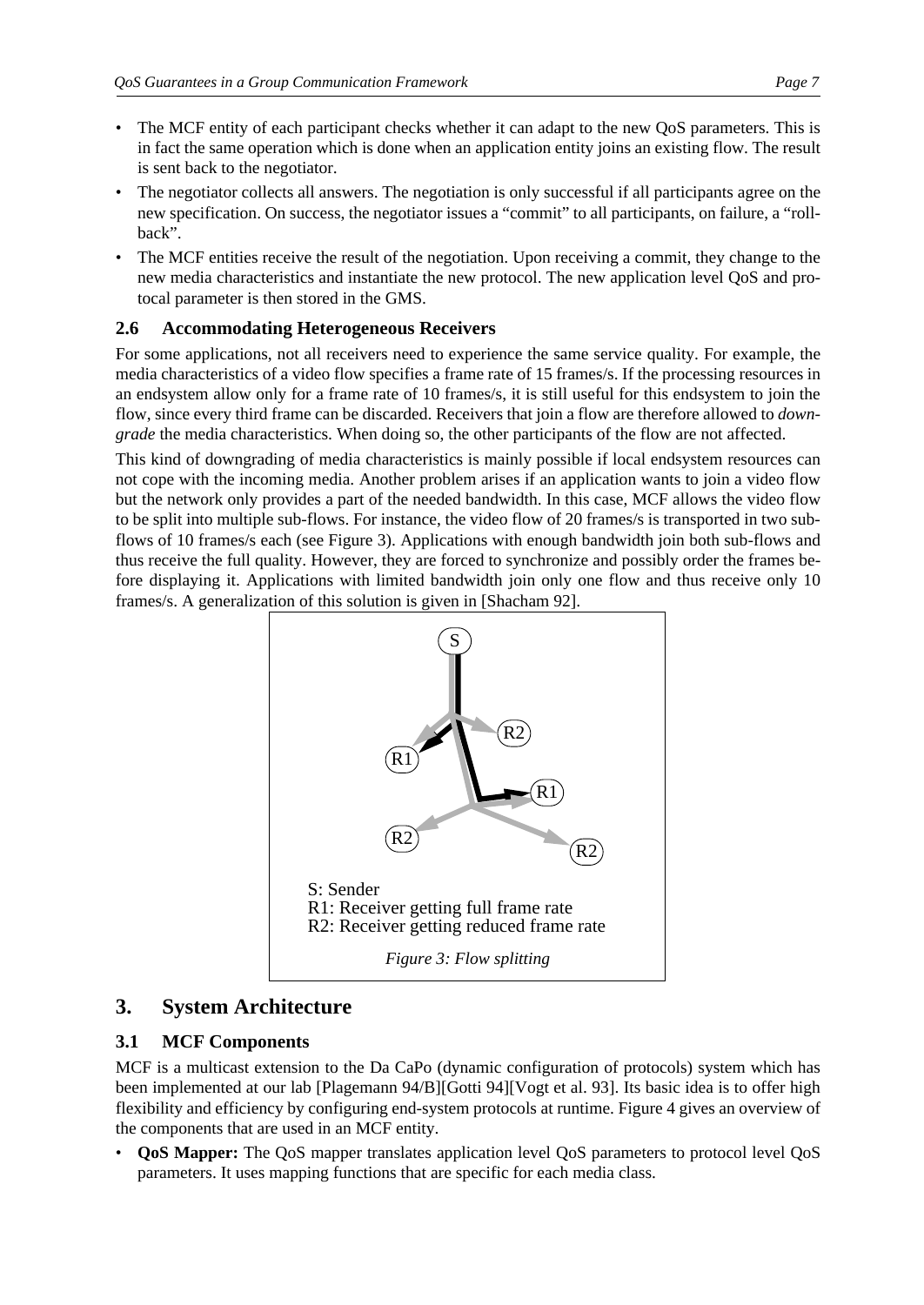- **Protocol Configurator:** The protocol configurator is used to configure a protocol that satisfies the protocol level QoS parameters. The result of the protocol configuration is stored in the GMS and used to instantiate the protocol.
- **Runtime Environment:** The runtime environment is responsible for initiating and executing a protocol. When a protocol is initiated, the runtime environment allocates the resources that are needed for the execution.



*Figure 4: MCF Components*

## **3.2 QoS Hierarchy**

Three different abstraction levels can be distinguished in MCF: application level, protocol level and systen and network level. Each level comprises its own set of QoS parameters.

Application level QoS parameters are used by the applications to specify their requirements, as shown in section 2.3.

Protocol level QoS parameters describe throughput, maximum packet size, end-to-end delay, bit-error rate, packet error rate, and loss rate which are used for protocol configuration.

At the system and network level, parameters such as memory consumption, CPU usage and bandwidth are used to reserve the needed resources.

## **3.3 Protocol Configuration**

The basis for protocol configuration (see [Plagemann et al. 94/A]) is a so-called *protocol graph*, which defines a set of protocol functions and their relations. Protocol functions are implemented in modules. Each module encapsulates a typical task such as error control, flow control or encryption and decryption. Modules are not limited to the classical protocol functions, they are also used for displaying video frames and playing audio samples. Each module is characterized by its effect on the protocol level QoS parameters. Normally, there are several modules available for a single protocol function. For example, error detection can be implemented using a CRC method or with a simple parity bit. A protocol is configured by selecting modules for each protocol function such that the protocol level QoS parameters are satisfied. The result of the protocol configuration is a *module graph* which can be executed by the runtime environment after it is initiated. Figure 5 gives an example of a protocol graph and a module graph. The abstract protocol functions like 'Error Detection' have been replaced by a specific module like 'CRC8'.

The properties of a media class are reflected in its protocol graphs. In particular, the protocol graph also defines how heterogeneous receivers are to be handled. For example, the protocol graph for the receiver in the media class 'video' contains a filter function. Modules which implement the filter function can be instructed to throw away video frames when they are instantiated at the join operation.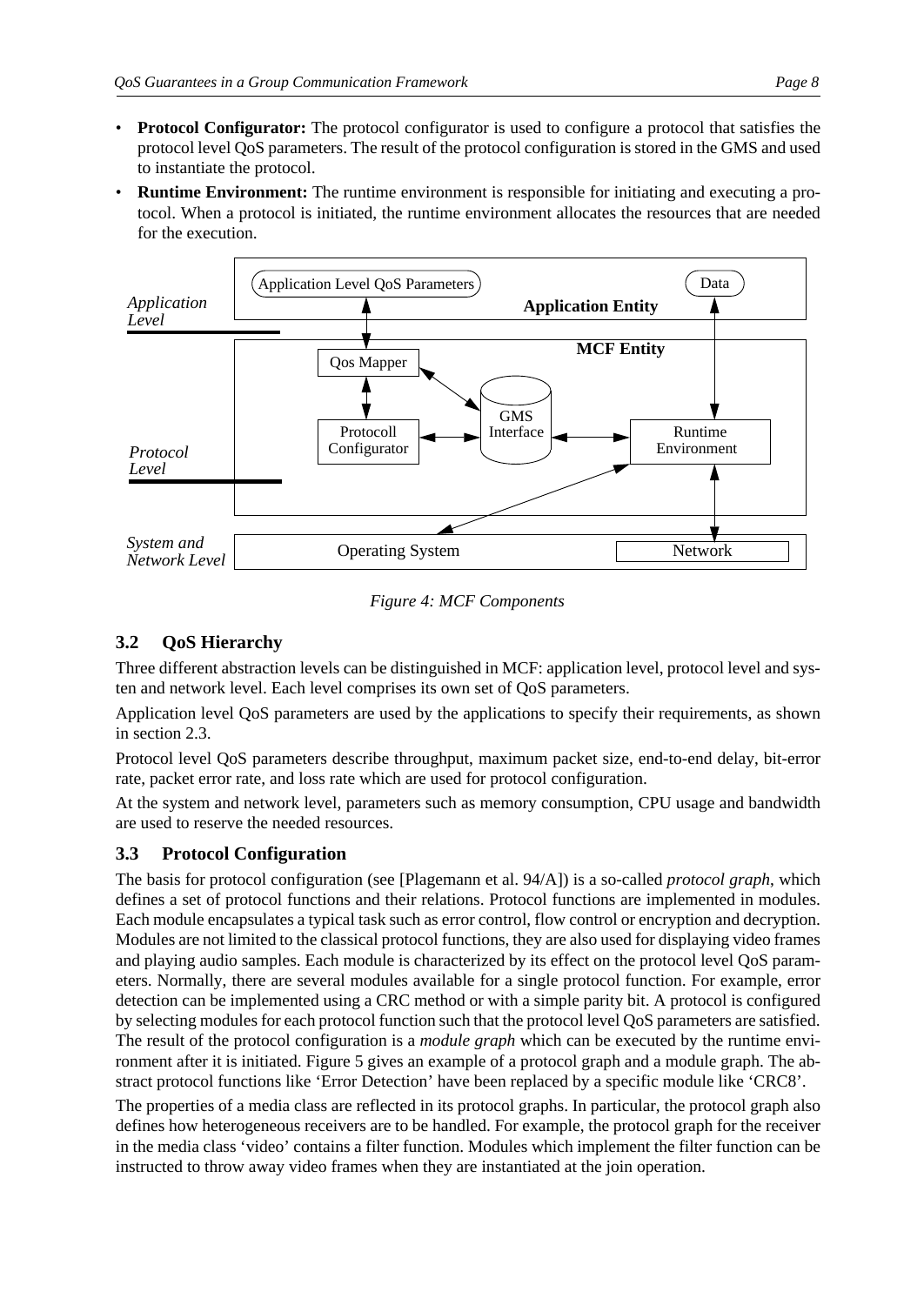



## **3.4 Protocol Instantiation and Protocol Execution**

When an application entity joins a flow, its MCF entity gets the application level QoS parameters and the module graph for the flow from the GMS. The protocol described in the module graph is instantiated by allocating resources for the modules. If not enough resources are available to initiate the protocol, protocol instantiation fails. In this case, the only possibility for the application entity is to request a QoS renegotiation. After all the modules and resources are allocated, the protocol is executed by the runtime environment.

# **4. Conclusion**

Existing communication frameworks support multipoint multimedia applications only insufficiently. They are inflexible and lack support for real-time multimedia.

In this paper, the design of a multicast commuication framework (MCF) is presented that allows multicast protocols to be configured according to the application's requirements. MCF flows are defined as multicast associations as seen by the application. They provide a high-level abstraction of the underlying services. This abstraction comprises independence of the network topology, generalized join and leave operations as well as application level QoS paramenters which are used to specify the characteristics of MCF flows.

The QoS parameters are used to compute resource usage and conduct resource reservation in both the endsystem and the network. Real-time multimedia streams can therefore be transported from multimedia source to multimedia sink with a guaranteed performance.

A fundamental component of MCF is the dynamic configuration of protocols, which has been successfully implemented in the Da CaPo project. Future work concentrates on the implementation of the MCF flow concept.

# **5. Acknowledgements**

We would like to thank Bettina Bauer, Germano Caronni and Christian Conrad for their helpful comments and suggestions on this work. In particular, we like to thank Prof. Guru Parulkar and Dr. Thomas Plagemann for their help and encouragements.

# **6. References**

| [Beadle 95]          | H.W. P. Beadle: "Experiments in Multipoint Multimedia Telecommunication", IEEE Multimedia,<br>Summer 1995, pp. 30 - 40                            |
|----------------------|---------------------------------------------------------------------------------------------------------------------------------------------------|
| [Campbell et al. 94] | A. Campbell, G. Coulson, D. Hutchison: "A Quality of Service Architecture", Computer Commu-<br>nication Review, Vol. 1, No. 2, Apr. 1994, pp 6-27 |